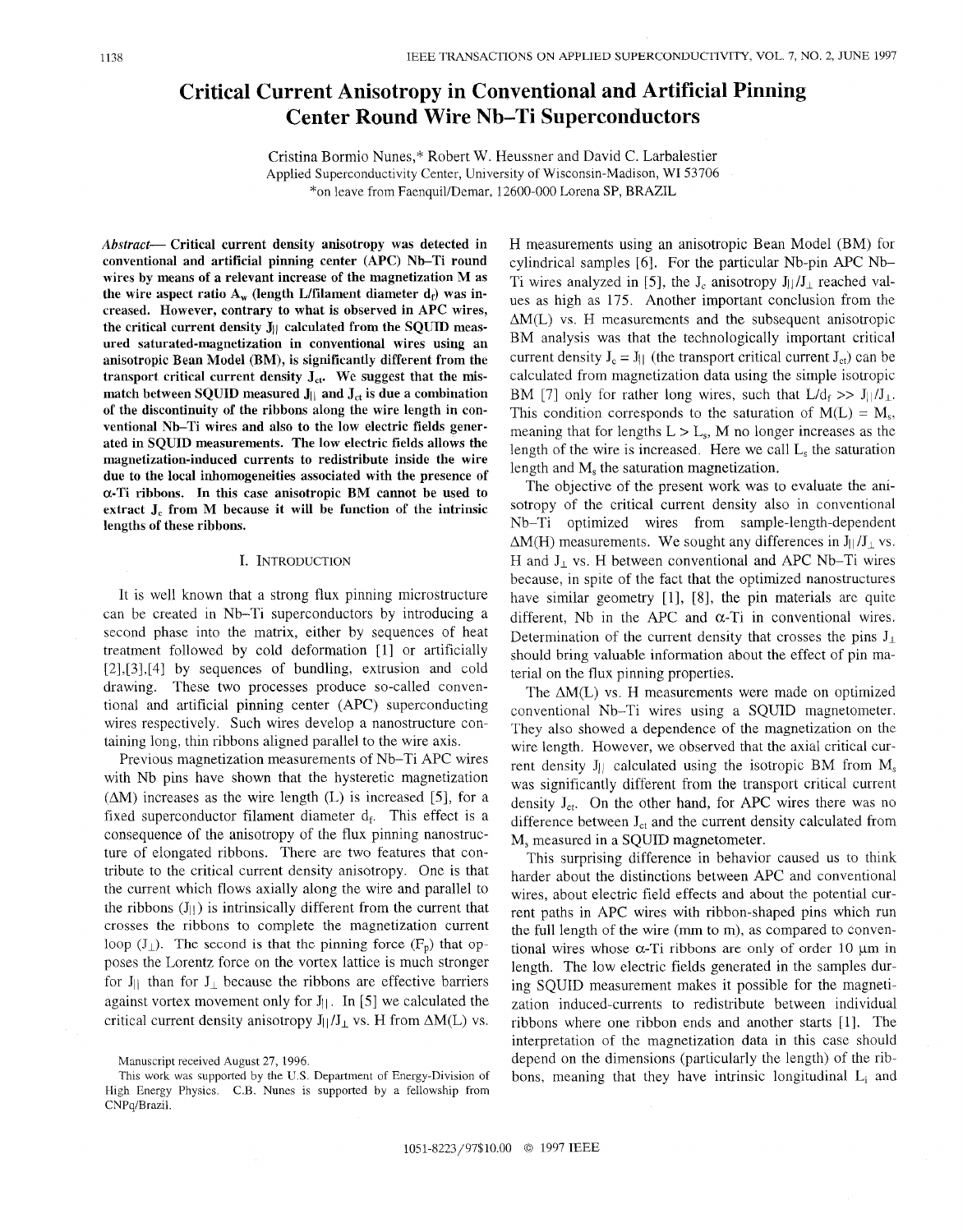In section II and III we present a short description of the experiment and how to calculate or measure  $J_{\parallel}$  and  $J_{\perp}$  using the principles of the anisotropic BM, respectively. The results obtained from SQUID and transport critical current  $(J_{ct})$ measurements showing the dependence of magnetization on wire length for conventional wire and also the comparison between  $J_{ct}$  and  $J_{||} (SQUID)$  are discussed in section IV. In section V the critical current density anisotropy ratios for conventional and APC Nb-Ti wires are compared using transport and magnetization data. In section VI the results are summarized.

## II. EXPERIMENTAL DESIGN

### *A. Wire Description*

The samples were selected from three Nb-Ti wires. One is an APC wire with Nb pins (sample A) while the other two are conventional wires (samples B and C). Samples A and B are monofilaments and sample C is a 61 multifilament strand. Sample B was studied for two different superconductor filament diameters, named Bl and B2. The characteristics of each wire are shown in Table I (superconductor filament diameter  $d_f$ , the measured pinning center thickness  $t_p$  and also the wire aspect ratio  $A_w$ ). The actual pin thickness  $t_p$  was measured from transmission electron microscope (TEM) images of A, B1 and B2. For all wires, the matrix is a high homogeneity Nb 47 wt.% Ti alloy.

Sample A, the APC wire, has a pin volume fraction of 24.4%. It was fabricated using the rod-based process describe previously [4], [7].

Samples B and C, the conventional wires, have  $\alpha$ -Ti ribbons as pins. Sample B has  $\sim$ 19 vol.% of  $\alpha$ -Ti precipitate [1]. Although no TEM was performed on sample C, we suppose the pinning nanostructure to be very similar to that for sample B1 due the similarity between the heat treatment schedules and the  $J_{ct}$  properties of both wires.

## *B. J, Trunsport and Magnetization Measurements*

Samples A, B and C were studied by means of transport and magnetization measurements. The magnetization measurements were performed at 4.2 K and 6 K for measurements. The magnetic field was always applied normal to the wire axis.

The transport critical current  $(I_c)$  was measured at 4.2 K with voltage taps spaced 22 or 33 cm apart, using a resistivity criteria of  $10^{-14}$   $\Omega$ -m. J<sub>ct</sub> was determined by dividing the I<sub>c</sub> by the superconducting filament cross-sectional area.

Magnetic moment measurements were made using a SQUID magnetometer. The SQUID instrument has a *5* mm usable sample space diameter  $(d_b)$  normal to the applied field. In the configuration of applied magnetic field perpendicular to the wire axis, the current is induced to flow along the

TABLE I APC (SAMPLE **A)** AND CONVENTIONAL (SAMPLES B 1, B2 AND C) Nb-Ti WIRE CHARACTERISTICS

| Sample         | $t_p$ (nm)     | $d_f$ ( $\mu$ m) | $A_w$    |           |
|----------------|----------------|------------------|----------|-----------|
|                |                |                  | SQUID    | Transport |
|                |                |                  | .        | 5000      |
|                |                |                  | 2380     | .         |
| A              | $2 - 19^{a}$   | 66               | 610      | $\cdots$  |
|                |                |                  | 151      | .         |
|                |                |                  | 30       | .         |
|                | $2^{\rm a}$    | 63               | $\cdots$ | 5240      |
|                |                |                  | 1140     | $\cdots$  |
| B1             |                |                  | 760      | .         |
|                |                |                  | 380      | .         |
|                |                |                  | 130      | .         |
|                |                |                  | 32       | .         |
| B <sub>2</sub> | 9 <sup>4</sup> | 161              | $\cdots$ | 2050      |
|                |                |                  | 298      | .         |
| $\mathbf C$    | $\ldots$       | 22.3             | .        | 14800     |
|                |                |                  | 1970     | $\cdots$  |

 $t<sub>p</sub>$  is the pinning center thickness,  $d<sub>f</sub>$  is the superconducting filament diameter and  $A_w=L/d_f$  is the filament aspect ratio

<sup>a</sup>estimated from TEM analysis performed on the same APC [7] and conventional [1] wires at smaller diameters

length of the filaments and to return by crossing the filaments at each end of the wire. Two sample configurations were used. For the case of  $L < d_b$ , many straight wire pieces were used in order to obtain a large signal. For  $L > d_b$ , the wire was wound into an open circuit coil with an outer diameter of just less than  $d_b$ . SQUID magnetization data were taken continuously in the field range from 0-5 T.

## III. CALCULATION OF J<sub>II</sub> FROM MAGNETIZATION HYSTERESIS IN ANISOTROPIC SAMPLES

Recently, Sumption [6] derived expressions for  $\Delta M$ , the width of the magnetization hysteresis for cylindrical-shaped samples having anisotropic critical current densities  $J_{\parallel}$ ,  $J_{\perp}$  in a field applied normal to the cylinder axis and aspect ratio  $A<sub>w</sub>$  $(L/d_f)$ . (MKS units)

$$
\Delta M(H) = \frac{4J_{||}d_f}{3\pi} \left( 1 - \frac{3\pi d_f}{32L} \frac{J_{||}}{J_{\perp}} \right)
$$
  
when  $J_{||}/J_{\perp} < L/d_{f}$  (1)

$$
\Delta M(H) = \frac{J_{\perp}L}{2} \left( 1 - \frac{4L}{3\pi d_f} \frac{J_{\perp}}{J_{\parallel}} \right)
$$
  
when  $J_{\parallel} / J_{\perp} >> L / d_f$  (2)

As already discussed, J<sub>||</sub> is  $>> J_{\perp}$  for these wires. Equations (1) and (2) correspond to the situations of long and short wires respectively. Thus for long samples  $((3\pi d_f/32L)J_{||}/J_{\perp})$  $<< 1$  so that  $\Delta M \rightarrow 4d_f J || / 3\pi$ ) the isotropic BM is valid. For very short samples such that  $(4L/3\pi d_f)J_{\perp}/J_{\parallel} \ll 1$ , M is de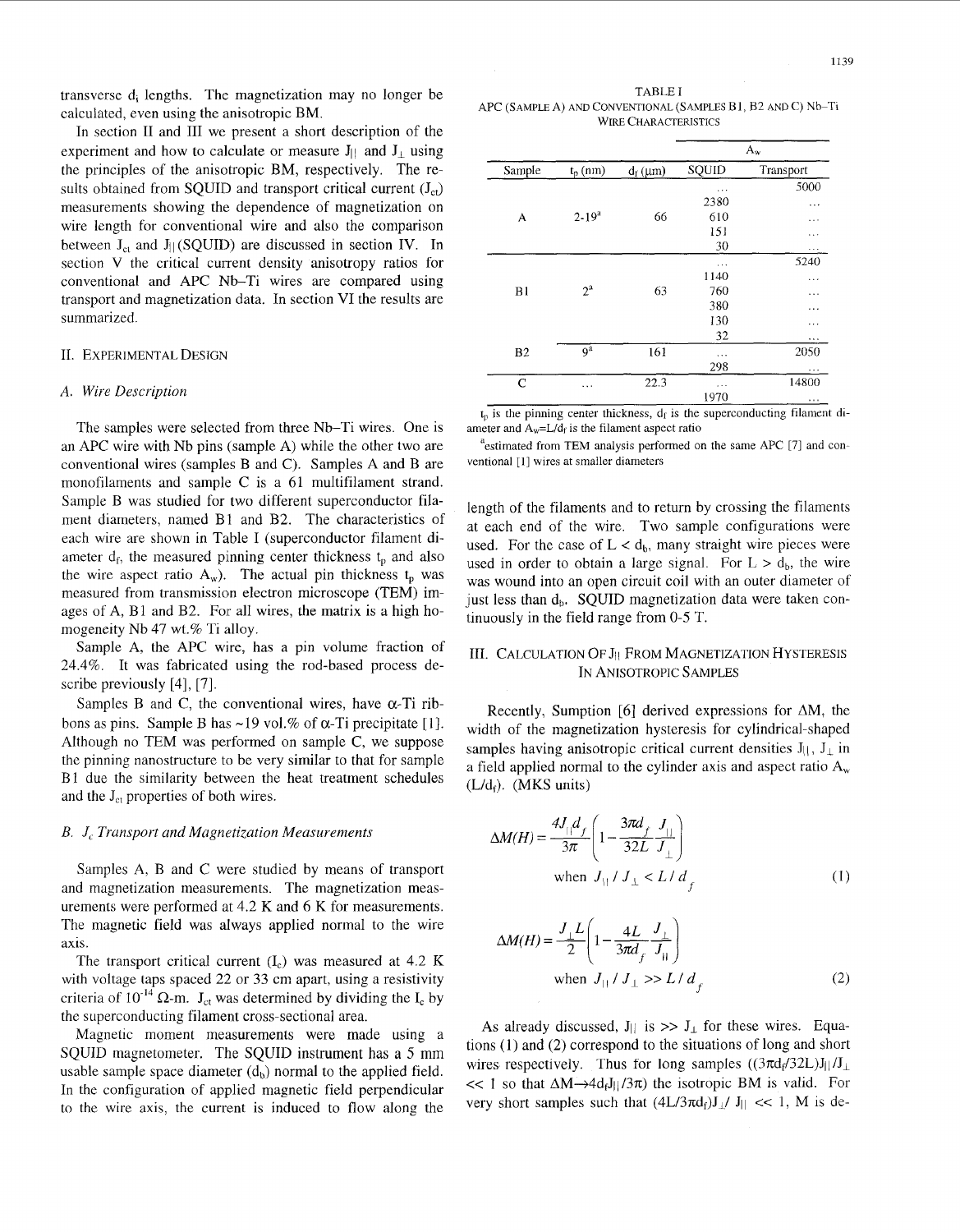termined by the perpendicular current density  $J_{\perp}$  and the sample length L.

### Iv. RESULTS AND DISCUSSION

Figs. la and lb show AM(6K) vs. H curves for samples **A**  and BI. Both wires have anisotropic critical current densities, indicated by the increase of AM as L increases. **AM**  saturates at  $L \ge 40$  mm for A and for  $L \ge 48$  mm for B1.

In order to compare the saturation magnetization values to the transport measurements, which could only be measured at 4.2 K, magnetization measurements were made on the same lengths of **A** at both temperatures. The saturation length was the same at both temperatures. Fig. 2 shows the bulk pinning force density curves  $F_p(H, 4.2 K)$  calculated from  $J_{ct}$  and from  $J_{\parallel}$  (SQUID). As shown in Fig. 2, there is no significant difference between the pinning force curves constructed from  $J_{ct}$ and  $J_{\parallel}$  calculated from SQUID measurements of  $M_s$ .  $F_p$ peaks at 2.2 - 2.4 T for both measurements and the magnitudes of  $F_p$  differ by only 4% at 2.3 T. Such small differences are within the experimental uncertainty.

By contrast, there is no such agreement between the same measurements made on the conventional wire. There is always a significant difference between  $J_{\parallel}$  and  $J_{ct}$  and, at 5 T, the magnitudes of  $J_{ct}$  and  $J_{||}$  differ by 20%. Indeed, the same kind of magnetization-length-dependence in another optimized conventional Nb-Ti wire (sample  $C$ ) showed the same effect and the difference in magnitude between  $J_{cr}$  and  $J_{||}$  at 5 T reached 100% in this case [9].

Being concerned that the discontinuity of the  $\alpha$ -Ti ribbons in conventional Nb-Ti might be playing a role in the SQUID measurements, we measured wire B at a larger diameter (sample B2) where the  $\alpha$ -Ti pins are less ribbon-like, thicker and shorter than in the optimized wire (Bl). Fig. 3 shows that  $J_{ct}$  and  $J_{||}$  are still noticeably different. Furthermore the differences in magnitude and field dependence are higher for sample B2 than for sample B1. The  $F_p(J||)$  curves start to differ from  $F_p(J_{ct})$  at 2.5 T and 1 T for samples B1 (Fig. 1b) and B2 (Fig. 3) respectively. For sample B2, the peaks of  $F_p(J_{ct})$  and  $F_p(J_H)$  are at 3.5 T and 2.8 T each and the magnitudes differ by more than 30% at 5 T.

 $\Delta M(L)$  vs. H measurements on B2 showed that the magnetization saturates for  $75 < A_w < 224$  and at  $381 < A_w < 762$ for B1. These differences point to the fact that the lengths of the ribbons in conventional Nb-Ti wires play an important role on the saturation of  $\Delta M(L)$  vs. H because they are directly related to the wire lengths  $L_i\rightarrow L$  and  $d_i\rightarrow d_f$ . We suggest that the differences between  $J_{ct}$  and  $J_{||}$  are related to the low electric field attainable in SQUID measurements which allows the induced-magnetization-currents to redistribute around the discontinuous ribbons in conventional Nb-Ti wires. Consequently, the larger differences in magnitude between  $F_p(J_{cf})$  and  $F_p(J_{\parallel})$  observed for sample B2 compared to sample B1 can be explained using equation  $(1)$ . Sample B1 has a larger ribbon aspect ratio  $L_i/d_i$  (strictly  $d_i = t_p$ ) than sam-



Fig. 1.  $\Delta M(H)$  width increase and saturation with an increasing wire length L for a) Sample A and b) Sample B1, measured in a SQUID magnetometer at 6 K.

ple B2. From equation (1), the difference between  $J_{ct}$  and  $J_{||}$ should be smaller for sample B1 than for sample B2 because



Fig. 2. Pinning force density curves as a function of the applied magnetic field at 4.2 K showing the differences in critical current density obtained by different measurement techniques for APC and conventional Nb-Ti wires  $(B1 \text{ and } C)$ .